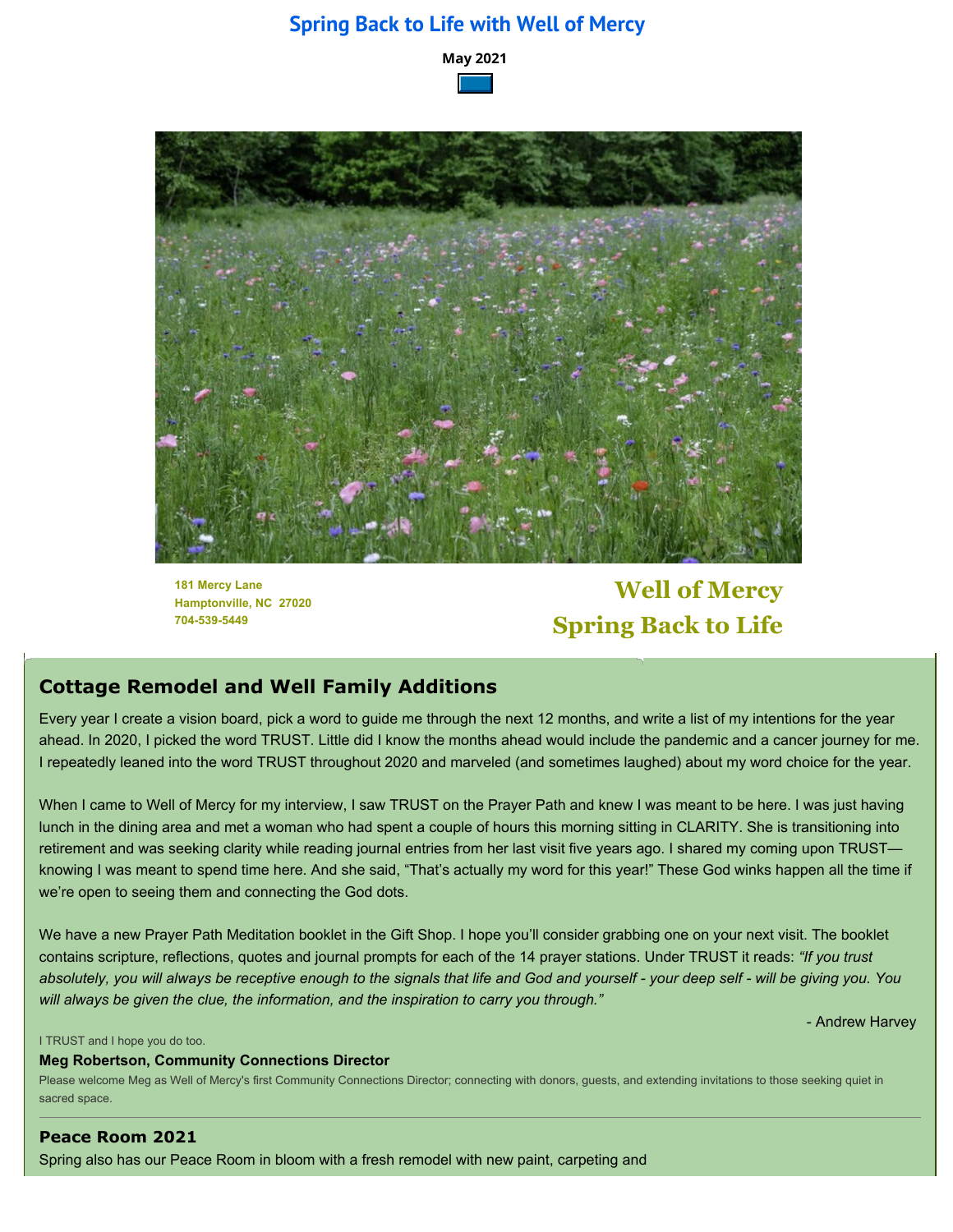**expanded gift shop**—which now features a staff-created Prayer Path Meditation Booklet, fair trade items from MarketPlace NC, new cookbook planned for Fall and more…

We will continue to carry old favorites such as scented soaps, Spirit Crosses, chimes, cards and journals—so you can always have a little piece of Well, no matter where you are.

#### **Cottage Stay Testimony**

*"I always enjoy the experience of staying in one of the cottages at Well of Mercy. I like the privacy and extra space they provide as well as the "front row" view of the creek, trails and woods. What a wonderful surprise I found awaiting my arrival in mid-April. Both cottages now have a raised and covered front porch with ample room for setting down luggage or removing your shoes. The back decks have privacy screens and safety railings. The interiors have had a makeover with fresh paint throughout and other updates giving the overall vibe of the cottage a fresh, bright and more spacious feel. I'm always comfortable at Well and these updates show in yet another way how much they care about their guests and extending extraordinary hospitality."*

**Claudia Fulshaw,** recent retreat leader at Well **[ArtWanders](https://artwanders.com/)**

Cottages are available for your next personal retreat. A suggested donation of \$135/night is kindly asked to cover the cottage visit. 4-night minimum. Call to reserve: 704-539-5449.

### *Day in Nature*



Looking for a quick getaway? Our 'Day in Nature' day passes\* are now available! It's a beautiful time of year to escape—so be sure to take advantage of this opportunity to disconnect from the world and connect with the Earth.

[Call to schedule.](https://www.wellofmercy.org/contact.html) All visits are by appointment only. 704-539-5449

\*The 'Day in Nature' arrival window is 10 - 11am and departure by 4:30pm.

## **Gratitude**

**Special thanks to Paula D'Arcy and all those who participated in Earth: Our Home virtual insight session supporting Well of Mercy (WoM) and Three Rivers Land Trust (TRLT). We donated 10% of the proceeds to supporting land projects in our region.**

**Watch [Facebook](https://www.facebook.com/Well-of-Mercy-130256423691167) for future programs.**



John Zinkievich, Board Member & Facilities/Land Chair (WoM) Cody Fulk, Conservation Lands Manager (TFLT) Michael Fulk, Associate Director (TFLT) Mindy Mock, Board Member and Recording Secretary (WoM)

The spirit of renewal has swept over Well of Mercy. Even in the midst of uncertainty, thanks to your support, we have been able to refresh several parts of our campus: The Cottages and our Peace Room —including a newly expanded Gift Shop.